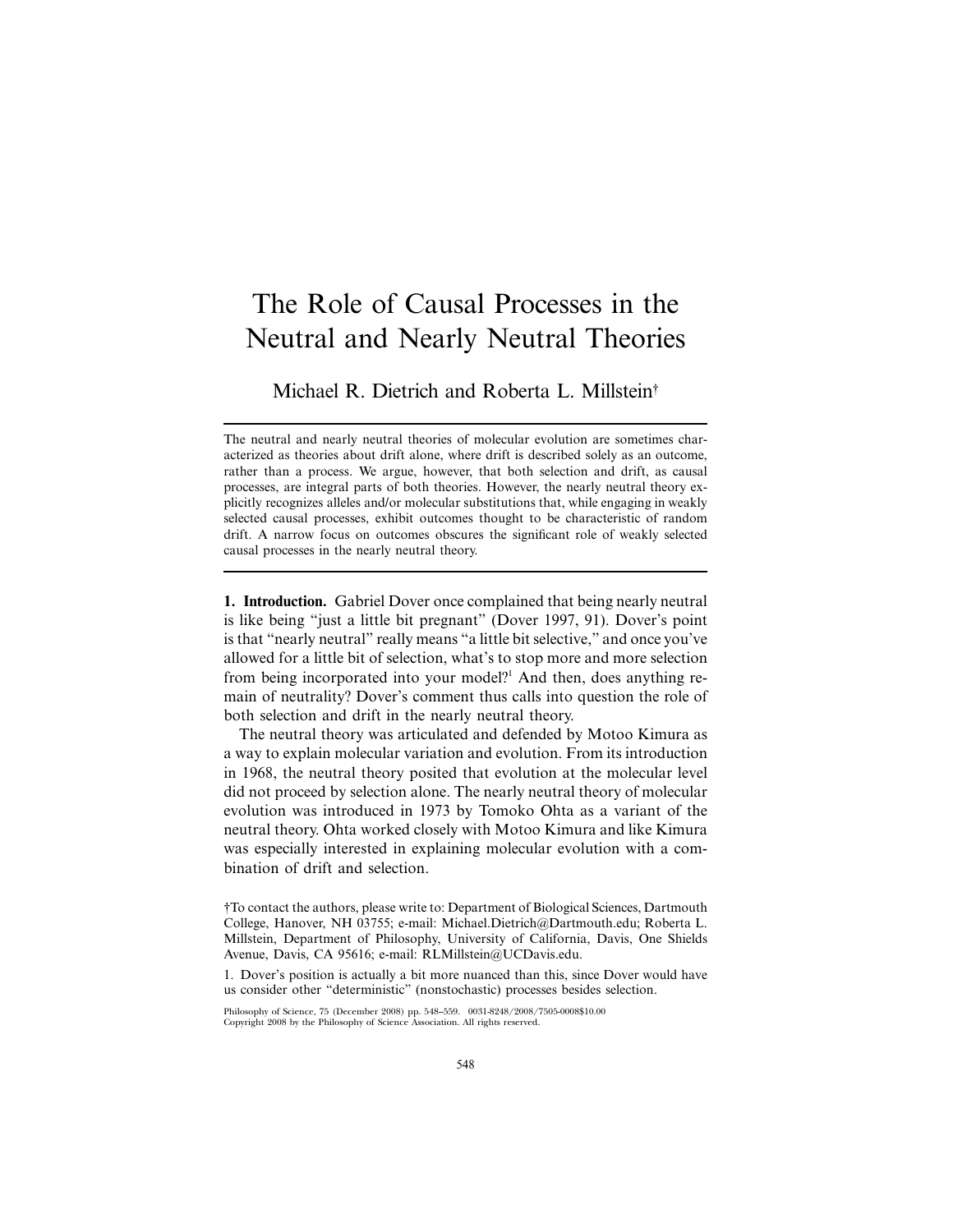In this article we will use Millstein's (2002, 2005) distinction between process and outcome to distinguish the roles of drift and selection in both the neutral and nearly neutral theories. We will defend the claim that, as a *conceptual* matter, the neutral and nearly neutral theories are not only about drift—both drift and selection understood as processes figure importantly in both theories. As theories of the combined action of drift and selection, advocates of the neutral theory and the nearly neutral theory are particularly attuned to the problem of distinguishing drift from selection. We interpret their success in *empirically* differentiating drift and selection in terms of ongoing efforts to find unique ways to detect causal processes by articulating determinative associations between outcomes and processes.

**2. Process and Outcome in Molecular Evolution.** By "causal process" we mean a series of causally connected physical states occurring over time, whereas by "outcome" we mean the effect, or ending state at a particular point in time, of that process (or any series of such ending states).<sup>2</sup> In order to understand why the distinction between process and outcome is important for distinguishing drift from selection, consider Kimura's definition of drift: "By random genetic drift I mean random fluctuation of gene frequencies in a population caused by random sampling of gametes in reproduction. In any sexually reproducing species, the total number of individuals is not only finite, but also can be regarded as a random sample chosen from a much larger collection of male and female gametes (or 'gene pool') produced by the parental generation. The amount of fluctuation in gene frequencies (that is, proportion of various alleles) is expected to be larger, the smaller the population" (Kimura 1983, 37). Notice that Kimura's definition of drift incorporates both "process" and "outcome"; the "process" is the random sampling of gametes, and the "outcome" is the random fluctuation of gene frequencies. This definition creates an ambiguity, an ambiguity that is not unique to Kimura: are all instances of random sampling instances of drift? Are all random fluctuations in gene frequencies instances of drift? The latter was suggested by Wright (1955), but it is problematic to define drift in this way. The same type of outcome, where gene frequencies appear to fluctuate randomly from one generation to the next, can be produced by selection in a changing environment. Selection in a changing environment is a much different phenomenon than the random sampling of gametes. Thus, however we are to define drift and selection, it cannot be in terms of their outcomes,

<sup>2.</sup> This is, of course, a very common distinction, occurring in numerous nonevolutionary contexts, where it is usually couched in terms of "process" and "product." Here we avoid the term "product" because of its teleological connotations.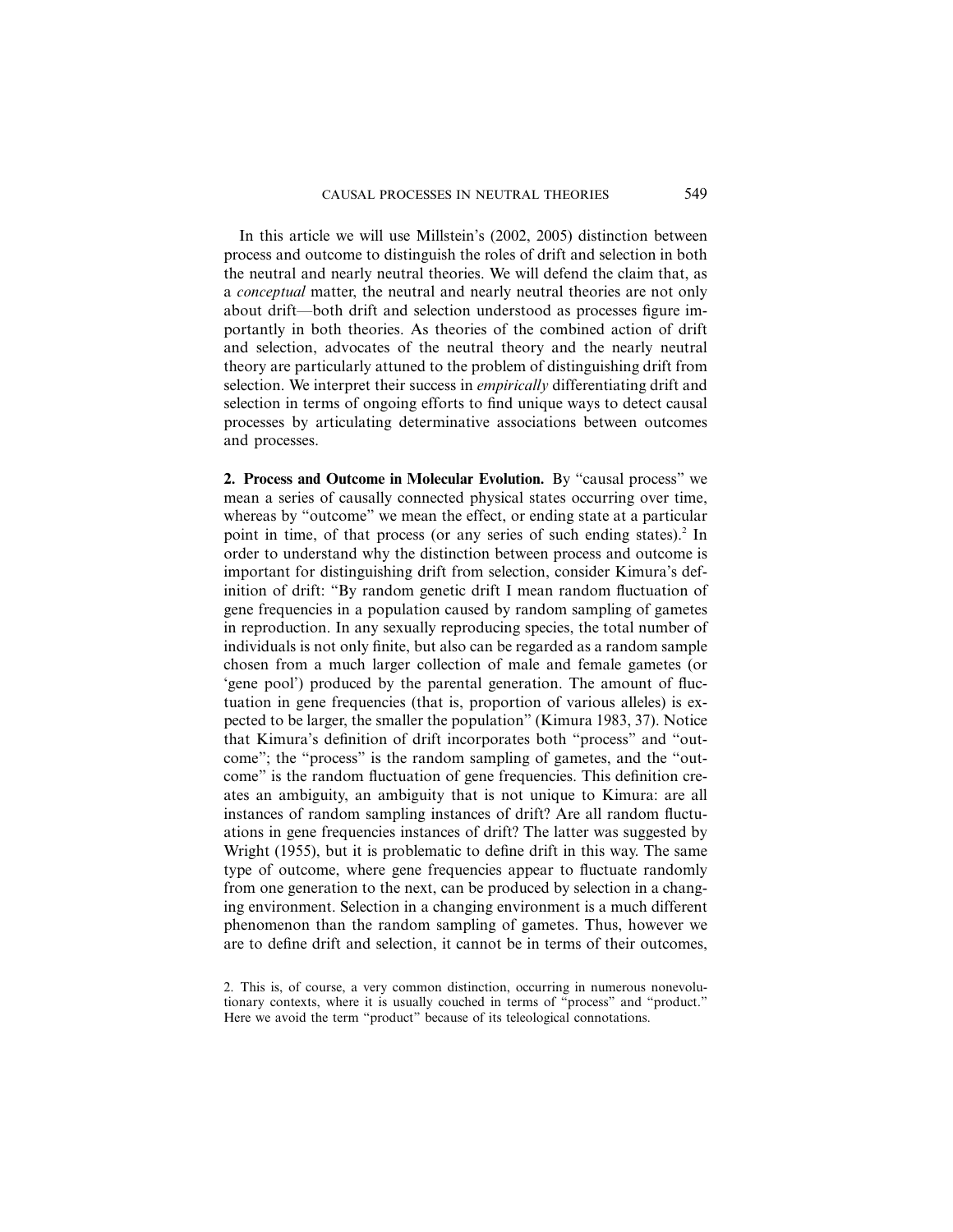or we risk being unable to distinguish two very different biological phenomena. Our concepts should be rich enough to capture important biological differences.

A better way of defining drift and selection is in terms of *causal processes*. As we just noted, Kimura saw the underlying process of drift as random gamete sampling; other biologists have included other types of random sampling such as that occurring when a small subset of founders establish a new population. "Random" sampling is "indiscriminate sampling" (Beatty 1984); in other words, a process in which heritable physical differences between organisms (at any stage, including the gametic) are causally irrelevant to differences in reproductive success (Millstein 2002). Then, selection can be defined in a parallel way, as "discriminate sampling" (Beatty 1984); that is, it can be defined as a process in which physical differences are causally *relevant* to differences in reproductive success (Millstein 2002). In this way, the concepts distinguish between two biologically important phenomena. We will show that distinguishing the processes of natural selection and random drift and the outcomes of natural selection and random drift is crucial for understanding the neutral and nearly neutral theories conceptually and empirically.

**3. The Neutral Theory of Molecular Evolution.** When Kimura and others began to champion the neutral theory in the late 1960s and early 1970s, they argued that a significant portion of the observed variations at the molecular level (in proteins and nucleic acids) were neutral or effectively neutral and so subject to drift (King and Jukes 1969). Advocating a strong role for neutrality and drift was especially controversial given the strong panselectionist attitude held by most organismal evolutionary biologists at the time (Kimura 1983; Dietrich 1994, 1998; Mitchell and Dietrich 2006). The neutral theory is much more than just a theory of genetic drift, however; selection also plays an important role in the neutral theory.

An important key to understanding the claims made for the neutral and nearly neutral theory lies in the distinction between mutation and substitutions, or, as John Gillespie (1991) calls them, origination processes and fixation (substitution) processes. Origination processes account for the origin of mutations. Substitution processes account for what happens to mutants once they are created. Drift and selection are both substitution processes. Kimura, Ohta, and other neutralists freely accepted that many mutations are created that are never detected because most mutants are probably selected against and occasionally a rare advantageous mutation is selected for. These mutants leave the population quickly or go to fixation quickly and so are not detected as differences. Kimura and Ohta would like to explain the observed frequencies of detected variation or polymorphisms. Where leading selectionists argued that detected polymor-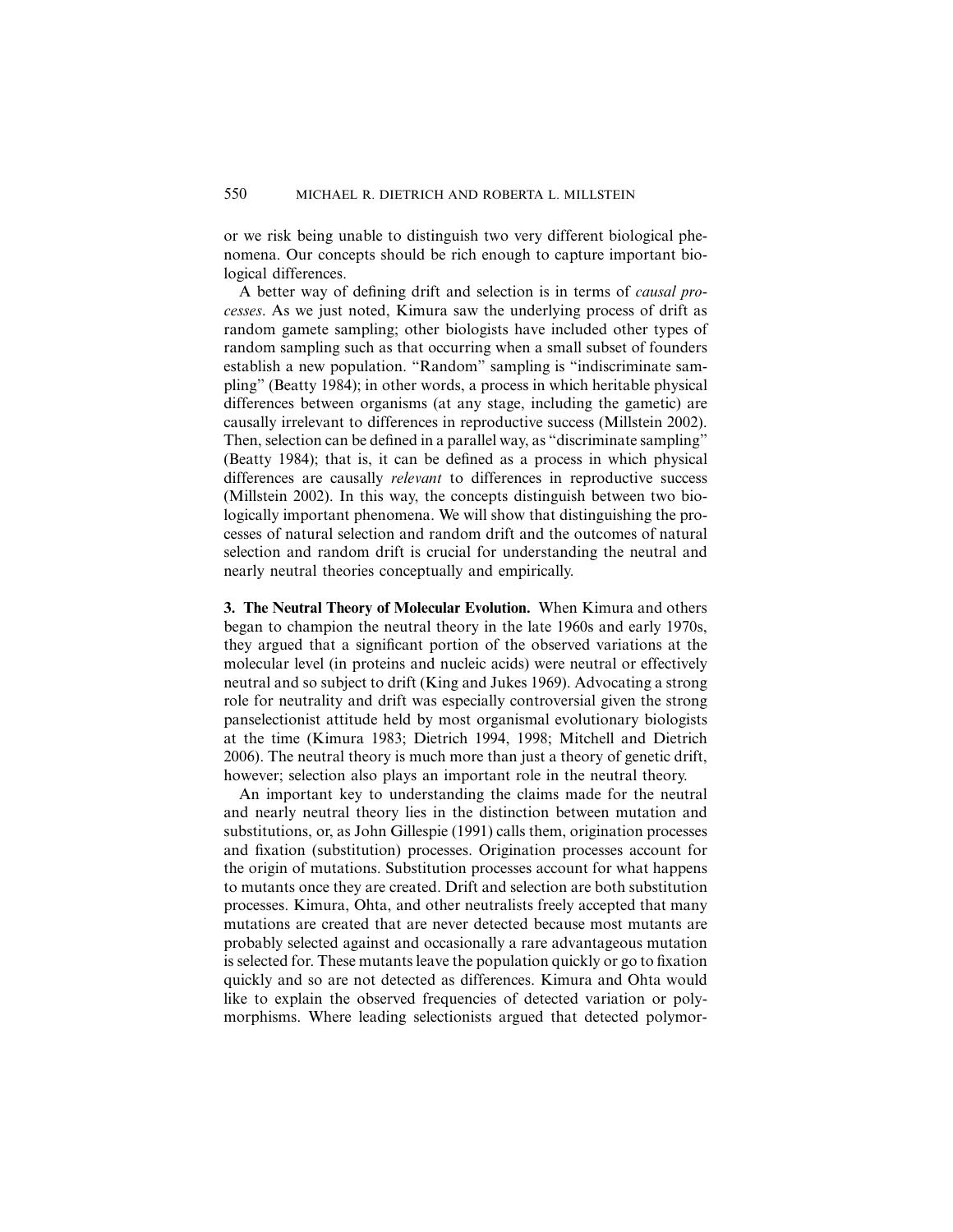phisms were actively maintained in a population by selection (balancing selection for heterozygote superior combinations, for instance; Lewontin 1974), neutralists explained polymorphism in a population as neutral or nearly neutral mutants that were on their way to fixation or loss. These mutants were transient polymorphisms and were detectable simply because they were not quickly eliminated or fixed (Kimura and Ohta 1971). The core of the neutralist-selectionist debate then is not an all-or-nothing dispute pitting selection against drift but a debate over the relative importance of drift and selection for explaining these detected polymorphisms in a population.

From the start, Kimura and Ohta recognized that not all neutral mutants were the same. Some mutants were considered to be strictly neutral, whereas others were considered to be nearly (or effectively) neutral. However, once again, there is ambiguity in the definitions. For example, Kimura once described the difference between neutral and nearly neutral mutations as follows: neutral mutations are the result of nucleotide substitutions that yield the same amino acid ("synonymous" mutations),<sup>3</sup> whereas nearly neutral mutations are those amino acid substitutions where there is "very little effect on the biological activity of the protein" (Kimura 1968b, 247). These definitions are what we might call *functional* definitions; they focus on the way the protein resulting from the mutation functions in the organism.<sup>4</sup> That is, neutral mutations are considered to be mutations where the same function obtains, whereas nearly neutral mutations are mutations where "nearly" the same function obtains.

Elsewhere, however, Kimura describes the difference between neutral and nearly neutral mutations differently. These definitions seem to focus instead on the *expected outcomes* of the differing functional types, usually statistical measures of population features such as heterozygosity. Here, neutral mutations are those where the selective coefficient is zero, whereas nearly neutral mutations are those where the selection coefficient is very

<sup>3.</sup> Subsequent studies of codon bias call into question the claim that these substitutions are actually neutral (see note 7 for further discussion).

<sup>4.</sup> Note that these definitions do not consider environmental context, perhaps because of the assumption that there would be few or no phenotypic differences between mutants. However, Ohta later acknowledged the complications that consideration of environmental context would bring, especially under a changing environment. Any new mutants can be advantageous under restricted conditions but are generally disadvantageous in adapted systems. So, if the environment is diverse, it is almost impossible for a mutant to be advantageous under all conditions. In contrast, if the environment is uniform, a mutant will have a better chance of being advantageous. The probability of becoming advantageous for a mutant is larger in small populations than in larger ones. In these circumstances it is very difficult to distinguish between advantageous, neutral, and slightly deleterious mutant classes (Ohta 2000, 1623).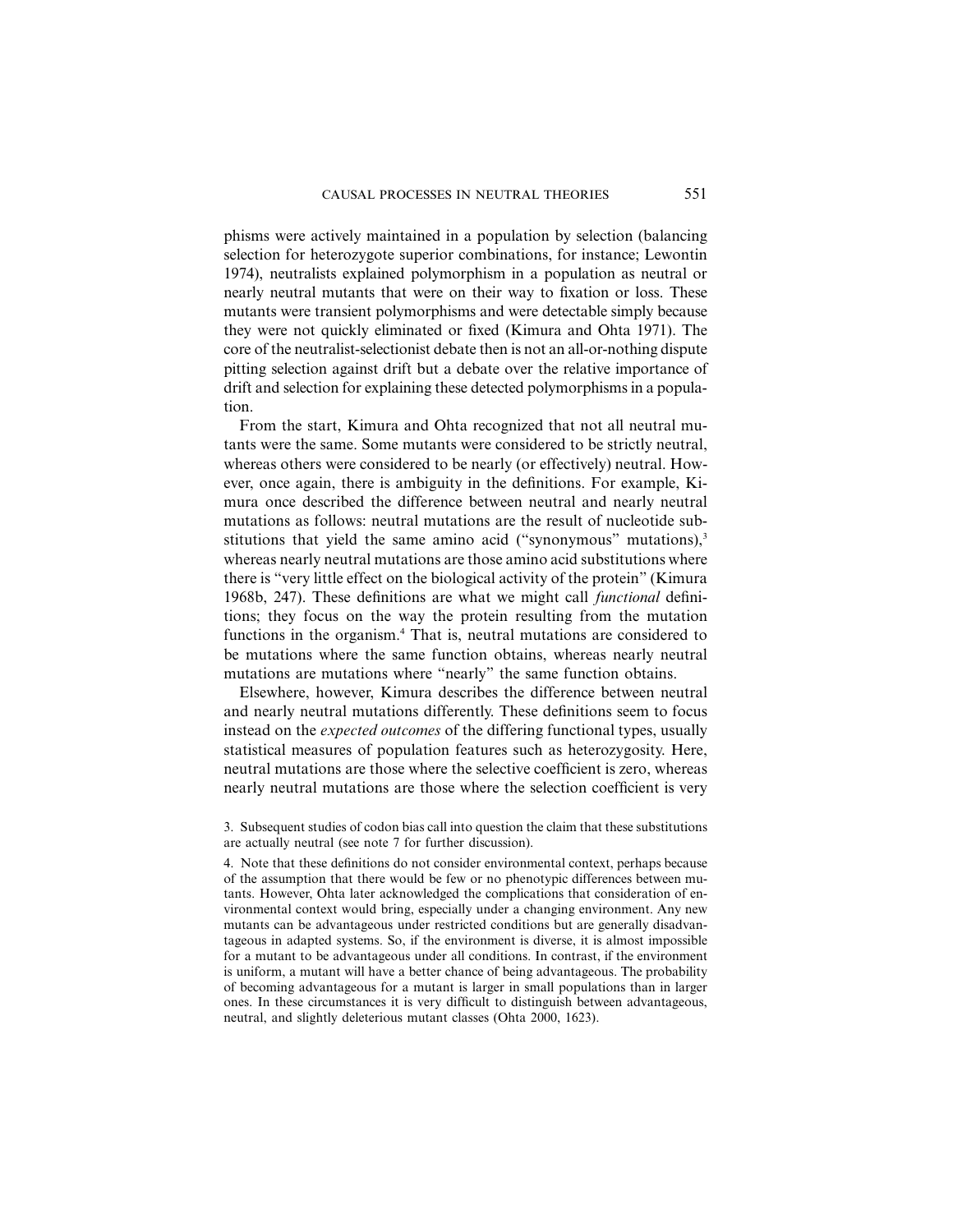much less than the inverse of the population size (Kimura 1968a). That is, with nearly neutral mutations, the effects of drift are expected to swamp the effects of weak selection *given the population size*, that is, they are "effectively" neutral. In contrast, note that the functional definitions are independent of population size. The functional definitions represent a causal approach, rather than an outcome-oriented definition.

We argue that the functional definition of nearly neutral, with its focus on the causal, is preferable to the expected outcome definition. An outcomeoriented approach is essentially claiming that effectively neutral mutations are expected to undergo drift, after which we determine if in fact they have undergone drift.<sup>5</sup> Although this is not, strictly speaking, circular reasoning, it certainly borders on the circular. The causal approach, however, claims that mutations that result in differing functions are expected to undergo weak selection as well as drift. This is less circular; as discussed below, the functional claim can be tested independently of the outcomes for the population.6

Furthermore, finding an outcome that accurately picks out the drift process and allows it to be distinguished from mixed drift and selection processes and selection processes is not that simple. One of the advantages claimed for the neutral theory when it was initially advocated was that it made quantitative predictions that could be easily tested (Crow 1969; Kimura and Ohta 1971). So if you thought that neutral mutants were nonsense, you'd be able to demonstrate it quickly and move on to your selectionist program. Unfortunately, drift and selection were not easily distinguished despite the neutral theory's predictions. Important early tests of neutrality and selection did not have enough statistical power (Ewens 1972). Other tests depended on problematic assumptions. The result was that there was not a clear outcome that could unequivocally be said to only result from a process of genetic drift. Put another way, the causal processes associated with selection were acknowledged to be important, but their extent could not be established because the kinds of outcomes presented in the existing molecular data did not allow processes of drift and selection to be clearly distinguished.

All of the early empirical tests of the neutral theory depended on data regarding proteins (either protein sequences, immunological affinities, or

<sup>5.</sup> Or, it could simply be the case that neutral mutations are identified purely after the fact, in terms of what types of outcomes are produced. Again, however, this outcomeoriented approach runs the risk of glossing over dissimilar biological phenomena that happen to produce the same outcome.

<sup>6.</sup> Masatoshi Nei offers additional criticisms of what we have called the expected outcomes definition of neutrality and argues for what we have called the functional definition (2005).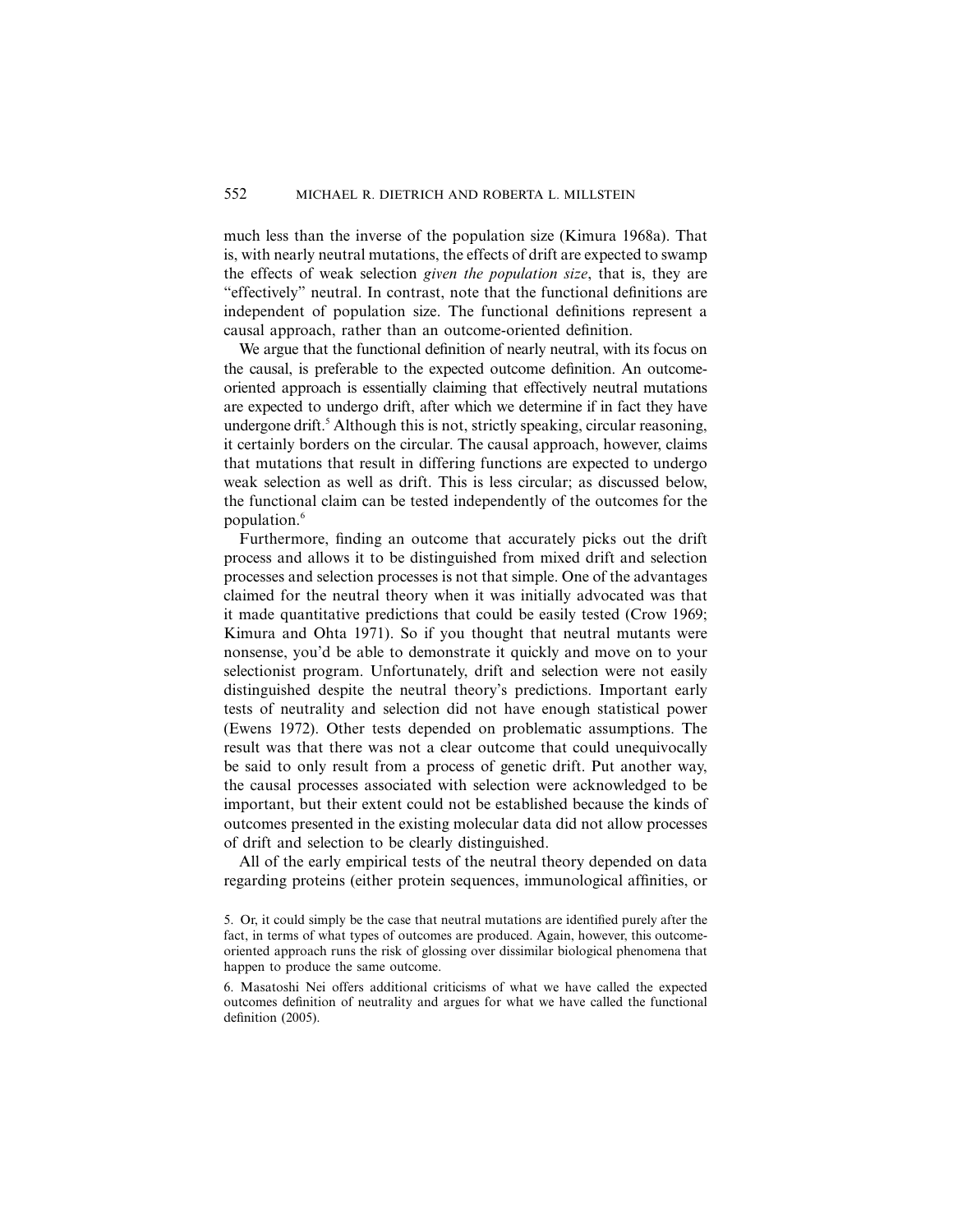electrophoretic analysis). In the mid-1980s, Martin Kreitman introduced DNA sequence analysis into evolutionary genetics. With the rising availability of DNA sequence data thanks to PCR technology, biologists devised much more definitive statistical tests of neutrality and selection. DNA-based tests of neutrality took advantage of phenomena such as the redundancy of the genetic code. Redundancy at the third position of many codons means that nucleotide substitutions will not result in amino acid substitutions at the protein level. These synonymous mutants then should not be subject to selection based on their effect or lack thereof at the protein level.7 Comparing synonymous and nonsynonymous changes within and between species thus becomes a means of evaluating the relative effects of drift and selection on the sequence in question (Kreitman 1996, 2000).

**4. The Nearly Neutral Theory.** In 1972, Tomoko Ohta began to argue for a more significant role for weakly selected mutants. Ohta's proposal refined the neutral theory by arguing that the large numbers of rare alleles being detected by electrophoretic surveys of natural populations could be explained by positing larger numbers of slightly deleterious mutants (Ohta 1973; Ohta and Gillespie 1996). Ohta's theory was called the nearly neutral theory because it emphasized mutants at the border of neutrality and selection.

According to Ohta and Gillespie (1996), in the earliest versions of the nearly neutral theory Ohta redefined "nearly neutral" mutants to be those mutants whose selection coefficients are *close to* the reciprocal of the population size, unlike Kimura's definition of "nearly neutral" (effectively neutral) mutants, where the selection coefficient is *much less than* the reciprocal of the population size. In making this change, she modified what we have called the "expected outcome" definition of "nearly neutral." We might also construe various "functional definitions" equivalent to this modified concept of "nearly neutral"; Ohta notes that "the effect of an amino acid substitution in a protein often produces only a minor modification of a reaction coefficient" and that "molecular variants that disturb very slightly the secondary structure of molecules, e.g. by opening the stem region of a clover structure of tRNA, may represent a mutant class with mild deleterious effects" (Ohta 1992, 272).

To put the point roughly, Ohta's definition of "nearly neutral" includes

<sup>7.</sup> It is now recognized that synonymous mutants are not necessarily free from selection. Organisms with strong codon bias may be subject to selection based on tRNA availability. Selection for different tRNAs thus renders synonymous mutants selected at a lower level.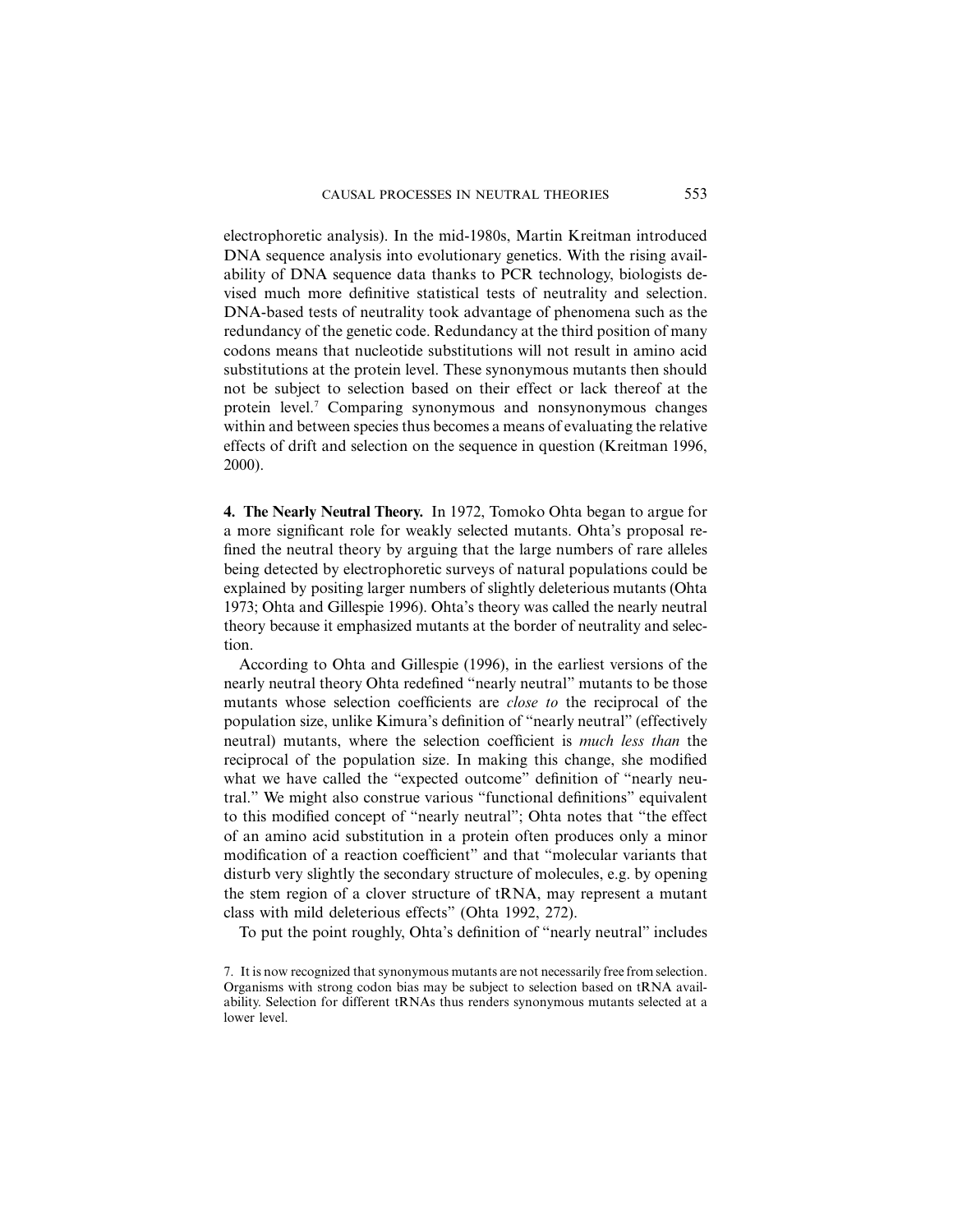

**Nearly neutral theory** 

Figure 1. Distinguishing the neutral and nearly neutral theories. Ohta's "schematic diagram" representing the "proportions of various classes of mutants" (from Ohta 1992, 271).

mutants that are *less* neutral than Kimura's "nearly neutral" mutants.<sup>8</sup> Thus, in effect, Ohta introduced a new way of classifying mutants by expanding the category of mutants at the borderline between deleterious and neutral (see Figure 1). The point is to consider specifically which outcomes we should expect if a large proportion of mutations are nearly neutral, rather than strictly or "effectively" neutral.<sup>9</sup>

As we will argue below, formalizing and redefining nearly neutral mutants gave a stronger role to evolution where processes of drift and selection both played significant roles. While the early nearly neutral theory agreed with the strictly neutral or "simple neutral theory" that selected mutants could be advantageous or deleterious, she emphasized that most selected mutants, including nearly neutral mutants, were in fact deleterious to some degree. The chief difference was the expansion of the proportion of nearly neutral mutants.

Ohta later refined the nearly neutral theory to include both slightly deleterious and slightly advantageous mutants. She represented this in a diagram from 2002 that shows the successive expansion of what were previously understood to the borders between types of mutants (see Figure 2). So the border between advantageous and harmful selected mutants becomes expanded to include neutral mutants, and the new borders with neutrality each get expanded to create a class of nearly neutral mutants that includes

<sup>8.</sup> This way of putting the point (in terms of mutants being more or less neutral) suggests a view that Ohta in fact holds, namely, that mutants lie on a continuum: "a continuum at one end of which are very nearly neutral mutations with undectable phenotypic consequences, and at the other end of which are the mutations with a distinct phenotypic effect, and on which Darwinian selective pressures can therefore act" (Ohta 1974, 351).

<sup>9.</sup> Kimura did not foresee that an explicit consideration of nearly neutral mutations would allow for outcomes such as a large number of rare alleles. According to Provine (personal communication), Kimura accepted Ohta's nearly neutral theory over the strictly neutral theory until DNA data started to become available and he felt he could return to advocating strictly neutrality at the DNA level. So, the 1983 book and articles in the later 1980s reflect a return to a strictly neutral theory.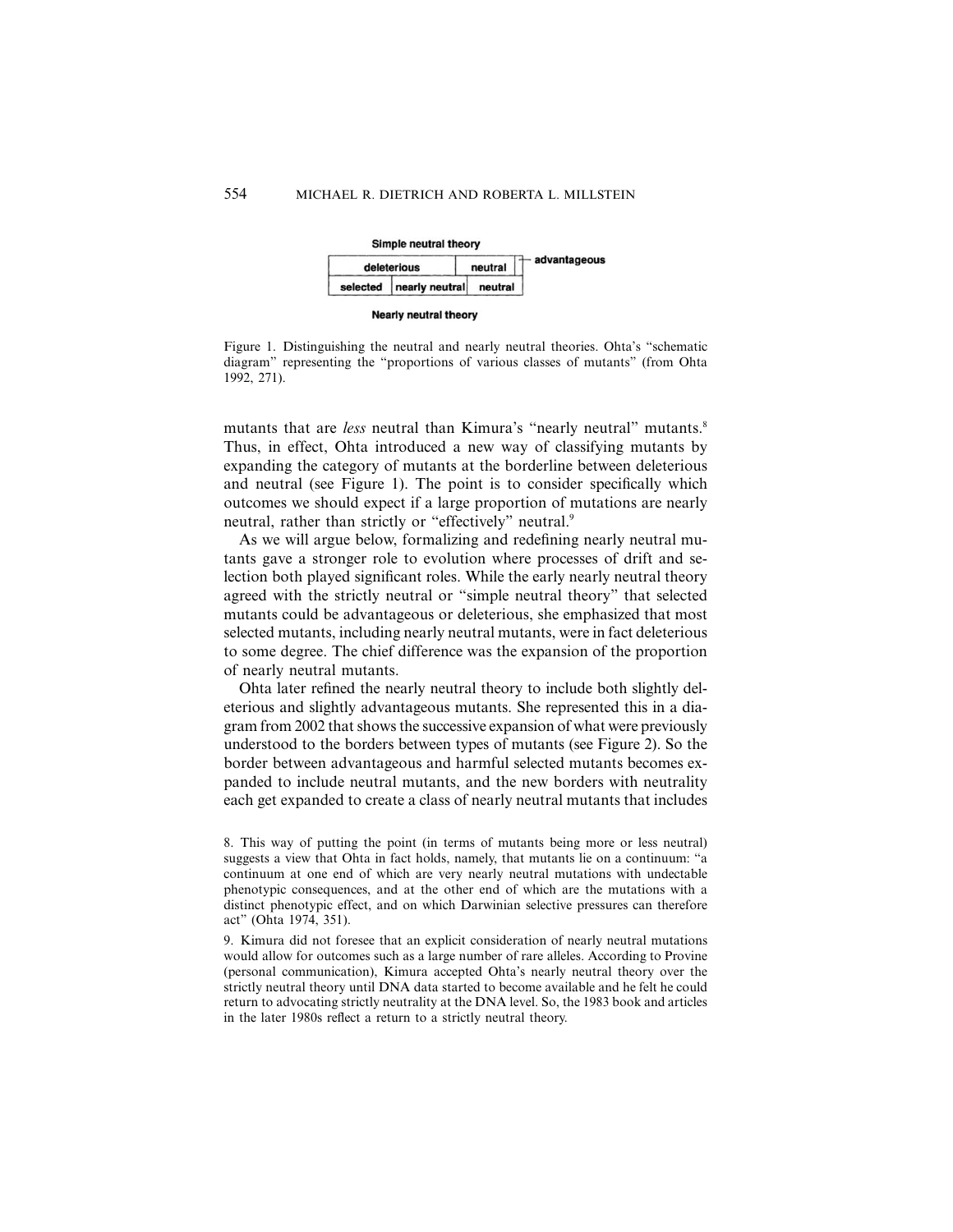

Figure 2. Ohta's refinement of her schematic diagram for different classes of mutations (from Ohta 2002, 16136).

slightly deleterious and slightly advantageous mutants. Ohta lumps advantageous and deleterious mutants together as selected. This allows her to emphasize that the nearly neutral class is intermediate between the selected and neutral classes.

There is yet another ambiguity here, having to do with whether drift alone is acting on the mutations or drift in combination with selection. The case of strictly neutral mutations is clear-cut; they are subject to drift alone. One could also, if one defines drift by the type of outcome it produces, interpret nearly neutral mutants as being subject to drift alone, since they seem to behave as strictly neutral mutants would. This is what Kimura seems to have done in the 1960s (Kimura 1968a, 1968b) and even in his later writings, where he states that the presence of "nearly neutral but very slightly deleterious" mutations "allows extensive random drift" (Kimura 1983, 143), without any mention of selection.<sup>10</sup> On the other hand, if one defines selection and drift in terms of causal processes, as we argued for above, then nearly neutral mutations are subject to very weak selection (discriminate sampling) *and* to drift in the form of indiscriminate gamete sampling. On the process-oriented view, the effects of drift "swamp" the effects of weak selection for nearly neutral mutations, but both processes are occurring.<sup>11</sup> We think that this provides a much clearer conceptual picture of the biological phenomena at work.

10. Similarly, Hartl and Dykhuizen (1981) contrast (1) circumstances under which alleles are neutral or nearly neutral and thus subject to drift with (2) circumstances under which the same alleles are nonneutral and thus subject to selection.

11. This discussion shows that Pfeifer's criticism of Millstein's process-oriented definition of drift misses its mark (Pfeifer 2005). Pfeifer states that "Millstein's definition becomes too narrow to be of any help" because "in cases of near neutrality, selection is operative, and, therefore, according to Millstein's definition drift is not occurring" (2005, 1137). On the contrary, it is only with a process-oriented definition that we can appreciate the role that both selection and drift can play. Pfeifer appears to have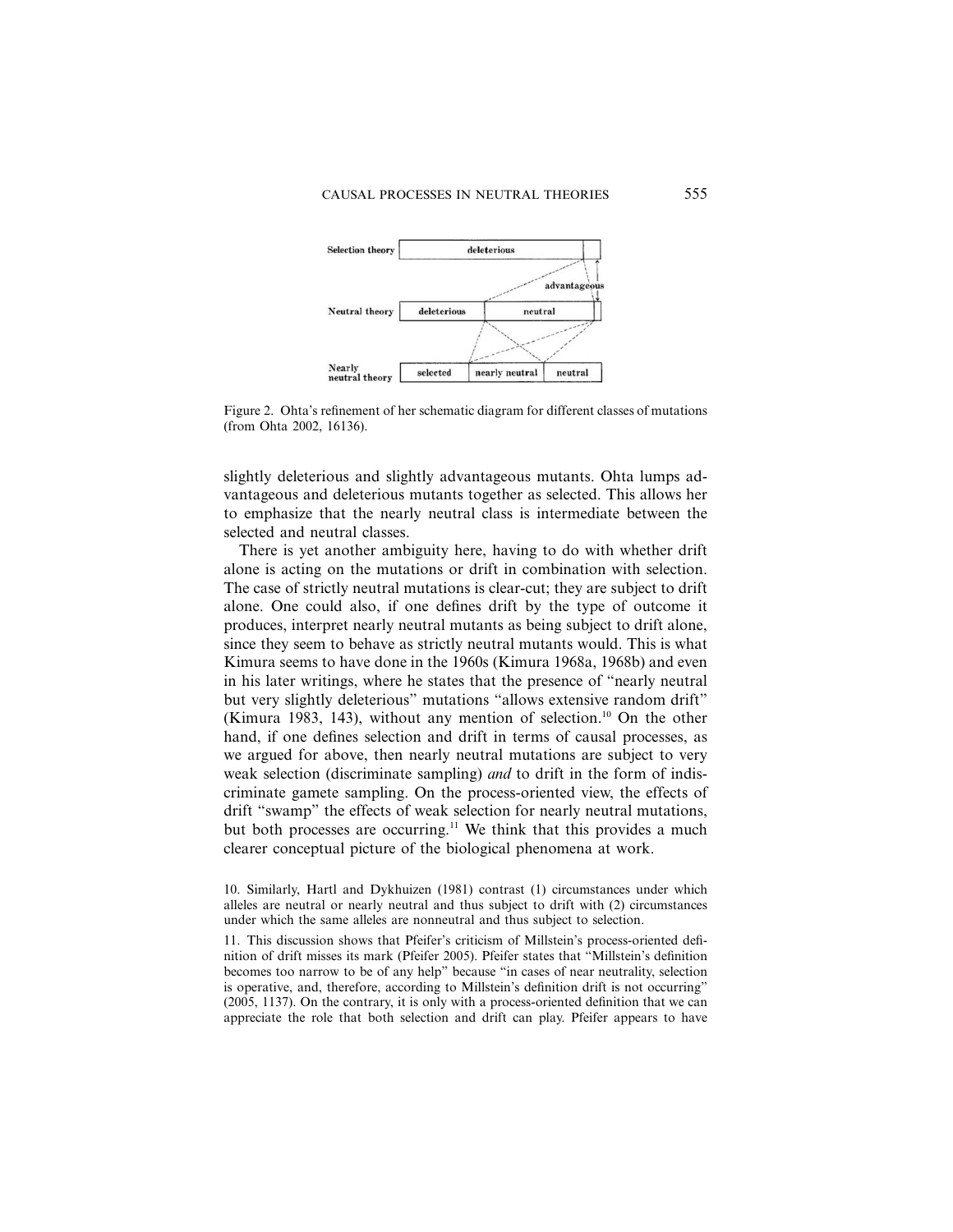## 556 MICHAEL R. DIETRICH AND ROBERTA L. MILLSTEIN



Figure 3. A revised representation of the nearly neutral theory in relation to selection theory and the neutral theory.

In Figure 3, we have tried to clarify Ohta's schematic diagrams by differentiating between deleterious and advantageous mutations. However, instead of contrasting selected and neutral or nearly neutral mutants, we contrast deleterious, weakly deleterious, neutral, weakly advantageous, and advantageous mutants.12 Ohta's nearly neutral mutants are those that are weakly deleterious or weakly advantageous, where "weakness" is defined in terms of having a selection coefficient less than the reciprocal of the population size. It is important to note that the relative proportions of these different classes of mutants can shift over time, although most biologists would agree that the proportion of advantageous mutants is usually very small and the proportion of deleterious mutations is large. Superimposed on the proportions of mutations are the actions of drift and selection. Following Ohta, neutral mutants are assumed to be strictly neutral and so subject only to drift. A small fraction of mutants at either end of the diagram are also assumed to be so strongly selected that they can be considered to be subject to selection only—these might be lethal mutations, for instance. Most mutations, however, are subject to both selection and drift. In the cases of weak selection, the effects of drift are more prominent, and the resulting outcome is that expected from the nearly neutral theory.

Ohta believed that the mixed processes of drift and selection affecting

overlooked the fact that on Millstein's account, discriminate and indiscriminate processes can be occurring simultaneously in the same population. Brandon 2005 makes a similar error; see Millstein 2005 for a response to Brandon's critique of the processoriented definition of drift.

<sup>12.</sup> That is, instead of a continuum from neutral to selected (see note 8), we propose a continuum from strongly deleterious to neutral to strongly advantageous, with classes varying in the strength of the drift and/or selection processes acting on the mutants of the class.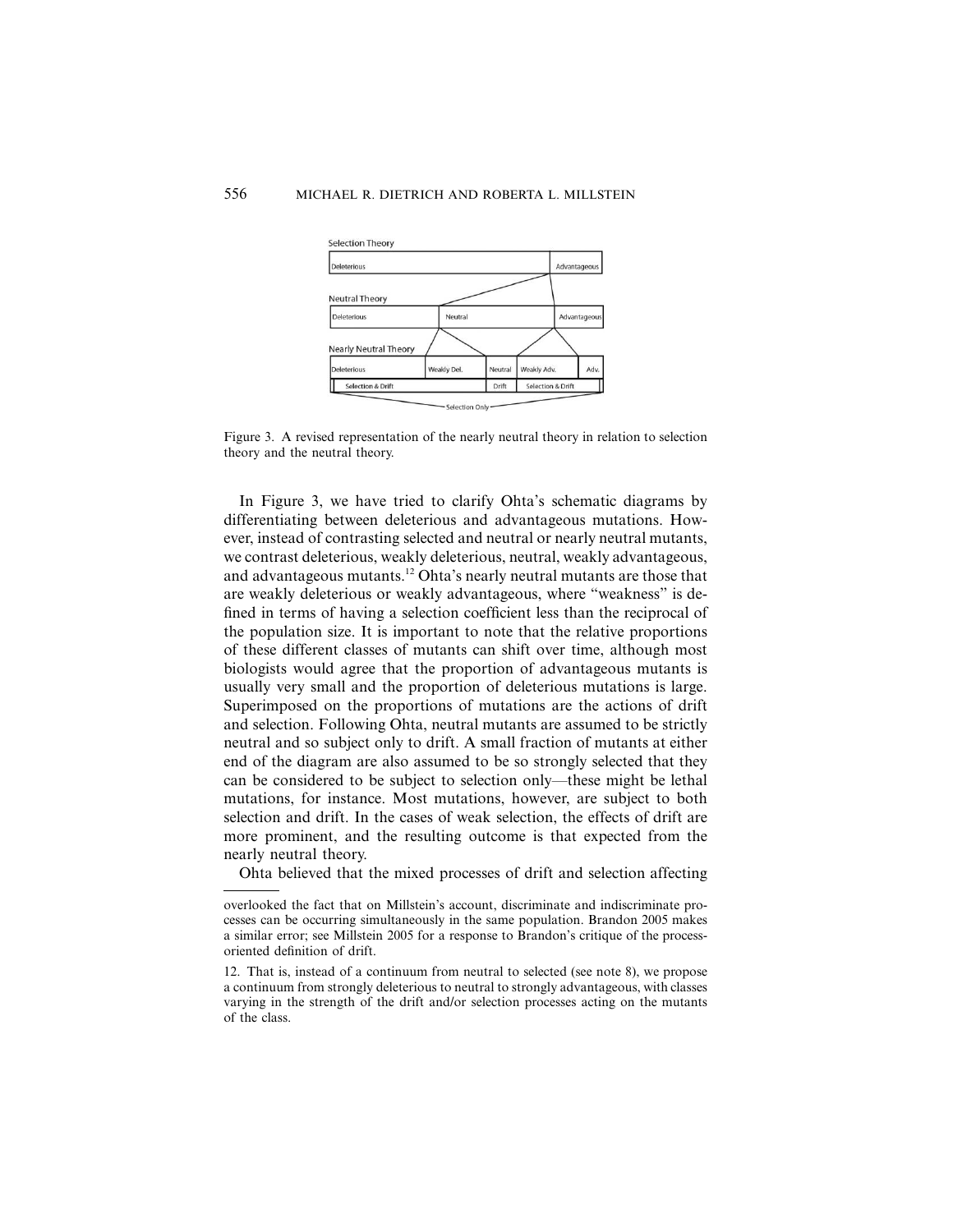nearly neutral mutants could be distinguished from drift outcomes associated with strict neutrality. The challenge was to find a way to distinguish them empirically from outcomes associated with stronger selection processes. When Ohta introduced her nearly neutral theory, Kimura's neutral theory was challenged by data on genetic variability measured in population of *Drosophila* by Francisco Ayala and his coworkers. Ayala's data revealed a large number of relatively rare alleles. This did not conform to the distribution predicted by the neutral theory. Ohta realized that the presence of slightly deleterious alleles could explain this distribution. Ayala's distribution thus became an outcome associated with near neutrality. Ohta later argued that some features of the molecular clock, including its overdispersion, could be best explained by the nearly neutral theory (Ohta 2002). Much of the debate over these nearly neutral explanations has been about whether the nearly neutral theory presents the only route to these outcomes.13 Martin Kreitman, for instance, points out that while weak selection provides the best explanation of high levels of codon bias, the nearly neutral model is much more difficult to reject on empirical grounds than the neutral model. Selection tests based on ratios of replacement to synonymous changes can easily reject strictly neutral models, thereby making them a good null hypotheses. However, Kreitman argues that the nearly neutral theory is much more difficult to falsify, because it can be rendered consistent with almost any pattern of variation by invoking different histories of changes of population size (Kreitman 1996, 683). So, while there are some outcomes uniquely associated with the nearly neutral theory, they are not as plentiful or as clearly agreed upon as for the neutral theory.

**5. Conclusion.** Focusing on the nearly neutral theory forces us to reject any simple dichotomy between drift and selection, at least in molecular evolution. The strictly neutral case can limit itself to drift alone, and cases of very strong selection (against lethal mutations, for instance) can ignore drift. In the vast number of cases between these two extremes, both processes of drift and selection are operating. The nearly neutral theory picks out a group of these cases where drift has significant and detectable effect—specifically, the cases where the effects of drift outweigh the effects of selection. That is, it tries to pick out a set of distinct outcomes that map back to the causal processes of both drift and selection.

Dover was right that being nearly neutral is like being a little pregnant, because the nearly neutral theory refers to a mix of drift and selection processes, like a great many selectionist explanations. The nearly neutral

<sup>13.</sup> See Fay, Wyckoff, and Wu 2002 for an example of the impact of taking slightly deleterious mutants into effect in selection tests.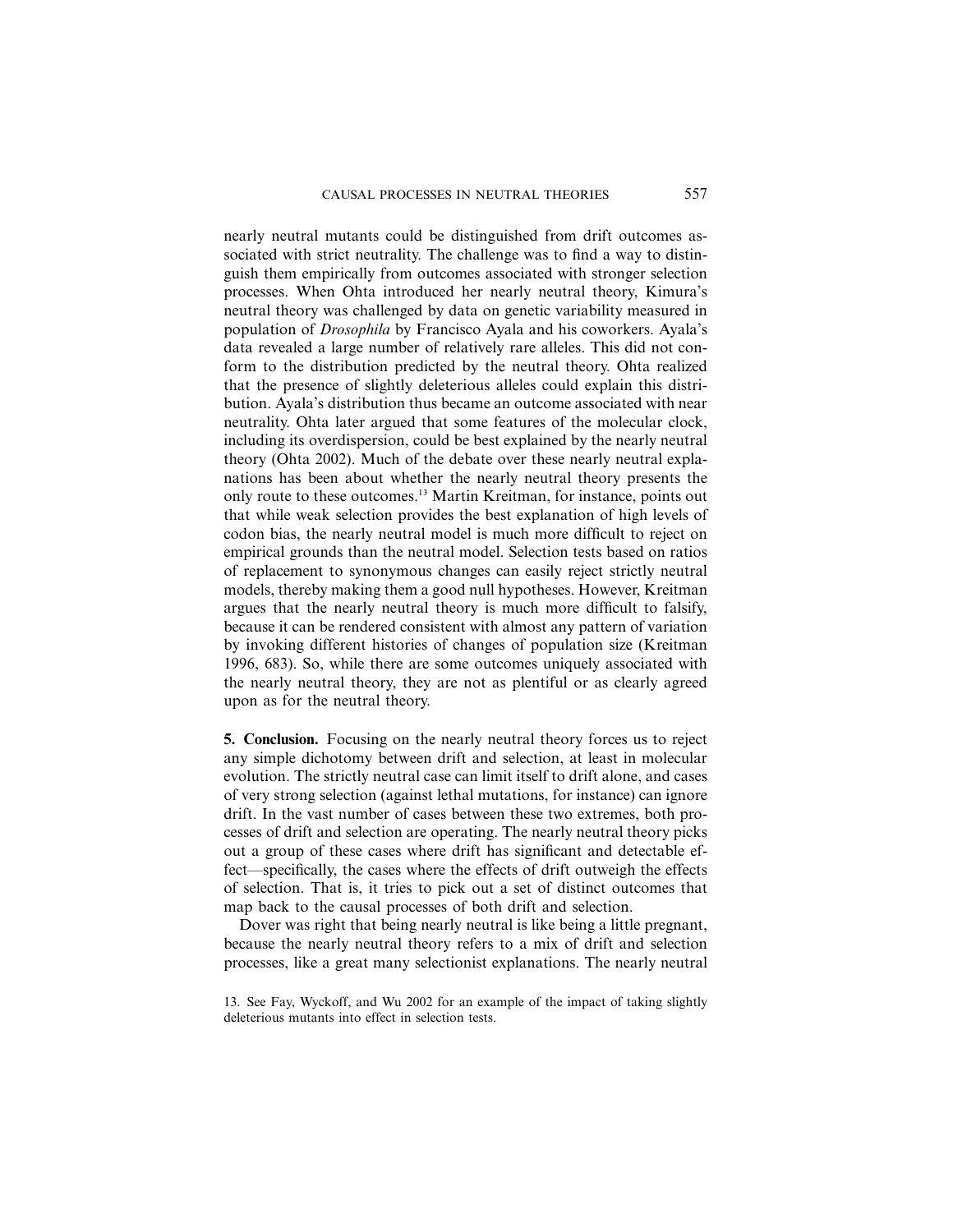theory is indeed a little bit selective. But just as the first trimester of pregnancy is different from the third, the nearly neutral theory has different outcomes produced by the different strengths of the causal processes involved.

## REFERENCES

Beatty, John (1984), "Chance and Natural Selection", *Philosophy of Science* 51: 183–211. Brandon, Robert N. (2005), "The Difference between Selection and Drift: A Reply to Millstein", *Biology and Philosophy* 20 (1): 153–170.

Crow, James F. (1969), "Molecular Genetics and Population Genetics", *Proceedings of the Twelfth International Congress of Genetics* 3: 105–113.

Dietrich, Michael R. (1994), "The Origins of the Neutral Theory of Molecular Evolution", *Journal of the History of Biology* 27: 21–59.

——— (1998), "Paradox and Persuasion: Negotiating the Place of Molecular Evolution within Evolutionary Biology", *Journal of the History of Biology* 31: 85–111.

Dover, Gabriel (1997), "There's More to Life than Selection and Neutrality", *Bioessays* 19: 91–93.

Ewens, Warren (1972), "The Sampling Theory of Selectively Neutral Alleles", *Theoretical Population Biology* 3: 87–112.

Fay, Justin, Gerald Wyckoff, and Chung-I Wu (2002), "Testing the Neutral Theory of Molecular Evolution with Genomic Data from *Drosophila*," *Nature* 415: 1024–1026.

Gillespie, John (1991), *The Causes of Molecular Evolution*. New York, Oxford University Press.

Hartl, Daniel, and Daniel Dykhuizen (1981), "Potential for Selection among Nearly Neutral Allozymes of 6-Phosphogluconate Dehydrogenase in *Escherichia coli*", *Proceedings of the National Academy of Sciences* 78: 6344–6348.

Kimura, Motoo (1968a), "Evolutionary Rate at the Molecular Level", *Nature* 217: 624– 626.

——— (1968b), "Genetic Variability Maintained in a Finite Population Due to Mutational

Production of Neutral and Nearly Neutral Isoalleles", *Genetical Research* 11: 247–269. ——— (1983), *The Neutral Theory of Molecular Evolution*. Cambridge: Cambridge University Press.

Kimura, Motoo, and Tomoko Ohta (1971), "Protein Polymorphism as a Phase in Molecular Evolution", *Nature* 229: 467–469.

King, Jack L., and Thomas H. Jukes (1969), "Non-Darwinian Evolution", *Science* 164: 788–798.

Kreitman, Martin (1996), "The Neutral Theory Is Dead: Long Live the Neutral Theory," *Bioessays* 18: 678–683.

(2000), "Methods to Detect Selection in Populations with Application to the Human", *Annal Review of Genomic and Human Genetics* 1: 539–559.

Lewontin, R. C. (1974), *The Genetic Basis of Evolutionary Change*. New York: Columbia University Press.

Millstein, Roberta L. (2002), "Are Random Drift and Natural Selection Conceptually Distinct?", *Biology and Philosophy* 17: 33–53.

——— (2005), "Selection vs. Drift: A Response to Brandon's Reply", *Biology and Philosophy* 20: 171–175.

Mitchell, Sandra, and Michael R. Dietrich (2006), "Integration without Unification: An Argument for Pluralism in the Biological Sciences", *American Naturalist* 168 (December): S73–S79.

Nei, Masatoshi (2005), "Selectionism and Neutralism in Molecular Evolution", *Molecular Biology and Evolution* 22: 2318–2342.

Ohta, Tomoko (1973), "Slightly Deleterious Mutant Substitutions in Evolution", *Nature* 246: 96–98.